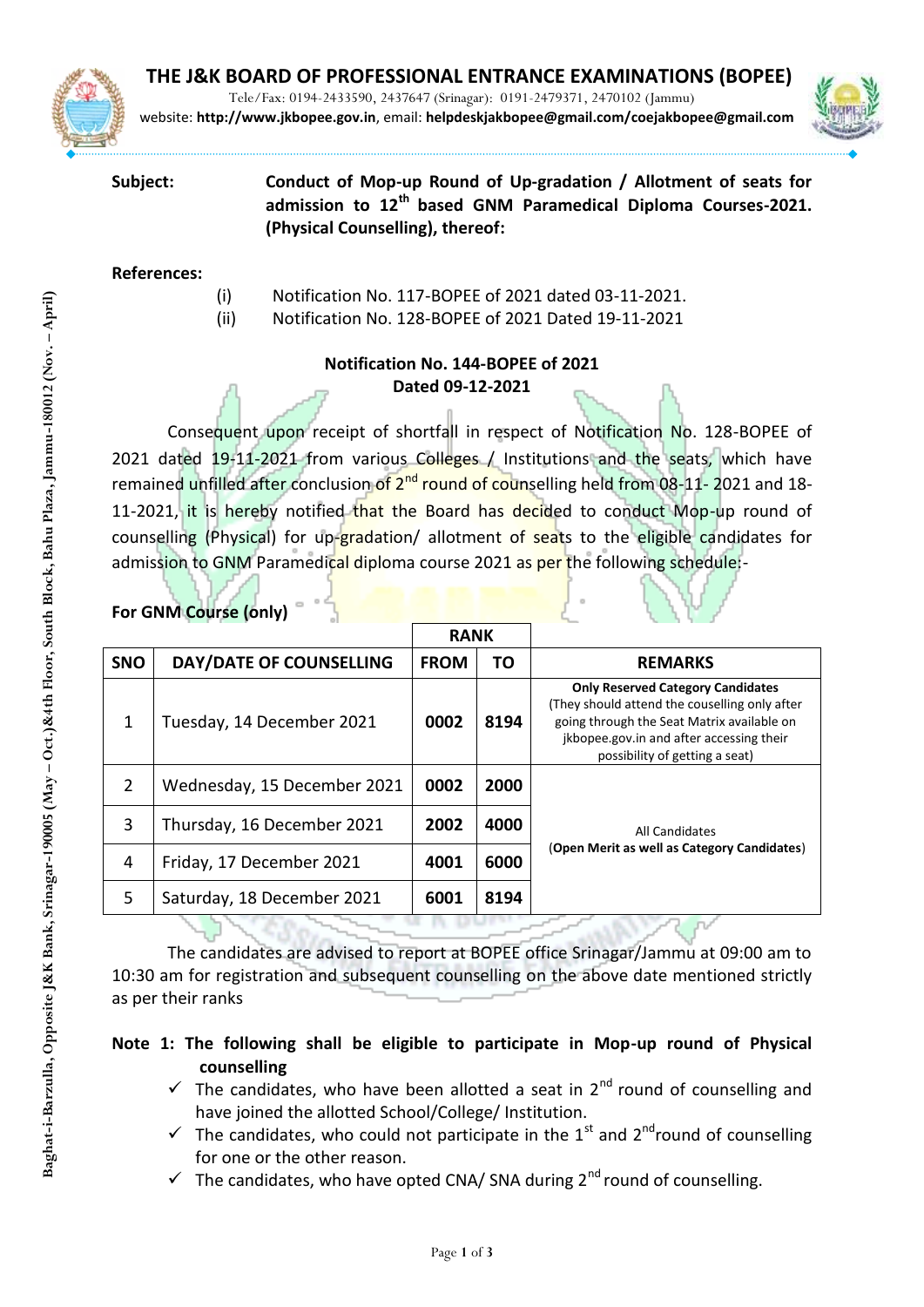$\checkmark$  The Candidates who have been allotted seat(s) during 1<sup>st</sup> round of counselling but failed to join against the said seat / College / Institution due to one or the other reason.

### **Note 2: The following shall not be eligible to participate in this round of counselling**

- $\triangleright$  The candidates, who have been allotted seat(s) in the 2<sup>nd</sup>round of counselling but failed to join the same within the prescribed time limit fixed by the Board.
- $\triangleright$  The candidates who have been upgraded during 2<sup>nd</sup> round of counselling.
- **Note 3:** The candidates who have joined the allotted Schools/College/Institutions shall have to bring a copy of fee receipt deposited at their respective School/College/ Institution at the time of their Physical Counselling on that day for up-gradation counselling.
- **Note 4:** As provided under Section 9 (2) of J&K Reservation Act 2004, the Board shall first conduct the counselling of reserved category candidates and in case any seat(s) under reserved category(s), remain unfilled due to non-availability of eligible candidate(s), these shall be converted into open merit category, and shall be filled on the next day. However, the reserved category candidate(s), if any, willing can compete in the counselling as open merit candidate on his / her rank.
- **Note 5:** The seat matrix shall be uploaded separately in due course of time.

The other terms and conditions shall remain the same as notified in the e-Information Brochure/ Notifications/ Notices issued by the Board from time to time on the subject.

**E & O E**

**Sd/- (Dr. Sunil Gupta) Controller of Examinations J&K BOPEE**

- No. BOPEE/Exam-10/2021 Dated: 09-12-2021 Copy to the:-
	- 1. Financial Commissioner (Additional Chief Secretary), Health & Medical Education Department, Srinagar/Jammu.
	- 2. Principal Secretary to the Hon'ble Lt. Governor, UT of J&K, Jammu/Srinagar.
	- 3. Principal Secretary to the Hon'ble Lt. Governor, UT of Ladakh.
	- 4. Commissioner/Secretary to Government General Administration Department, J&K, Jammu/Srinagar.
	- 5. Secretary to Government, ARI and Trainings Department, J&K, Jammu/Srinagar.
	- 6. Director Information for publication of the notice in two leading English Newspapers from Jammu & Srinagar, having largest circulation, especially Daily Excelsior for Jammu & Greater Kashmir for Srinagar.
	- 7. Director Doordarshan Kendra Srinagar/Jammu/Leh/Kargil for favour of wide publicity through daily news bulletins.
	- 8. Director Radio Kashmir/Jammu/Leh/Kargil for favour of wide publicity in different programmers.
	- 9. Secretary J&K BOPEE for information
	- 10. President, J&K Paramedical Council, GMC Srinagar for information.